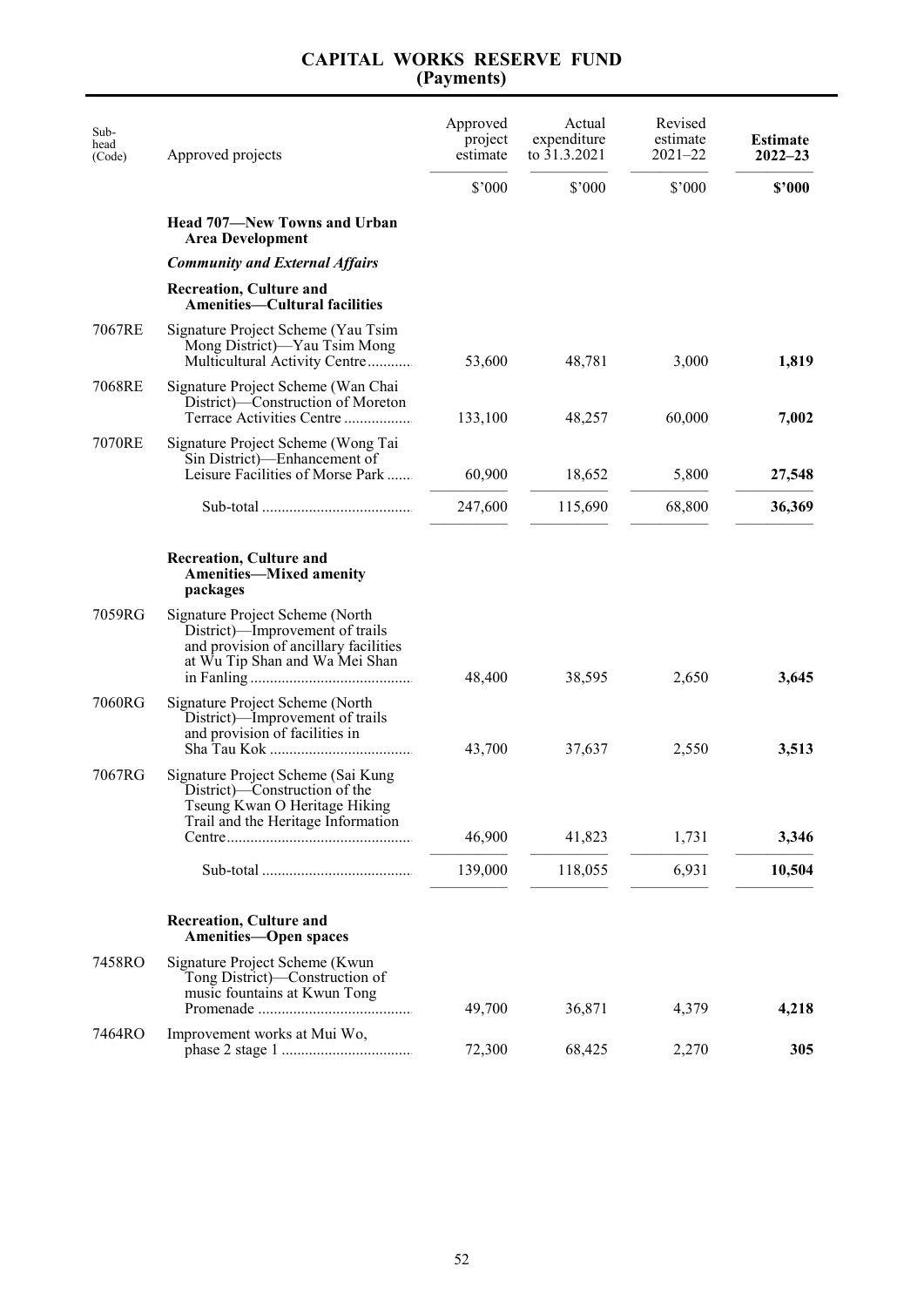| Sub-<br>head<br>(Code) | Approved projects                                                                                                                       | Approved<br>project<br>estimate | Actual<br>expenditure<br>to 31.3.2021 | Revised<br>estimate<br>$2021 - 22$ | <b>Estimate</b><br>$2022 - 23$ |
|------------------------|-----------------------------------------------------------------------------------------------------------------------------------------|---------------------------------|---------------------------------------|------------------------------------|--------------------------------|
|                        |                                                                                                                                         | \$'000                          | \$'000                                | \$'000                             | \$2000                         |
|                        | <b>New Towns and Urban Area Development</b>                                                                                             |                                 |                                       |                                    |                                |
|                        | <b>Community and External Affairs—</b><br>Cont'd.                                                                                       |                                 |                                       |                                    |                                |
|                        | <b>Recreation, Culture and</b><br>Amenities-Open spaces-Cont'd.                                                                         |                                 |                                       |                                    |                                |
| 7465RO                 | Signature Project Scheme (Tuen Mun<br>District)-Revitalisation of<br>Tuen Mun River and surrounding                                     | 62,500                          | 42,312                                | 4,000                              | 11,488                         |
| 7469RO                 | Improvement works at Tai O,                                                                                                             | 124,000                         | 97,979                                | 1,420                              | <b>200</b>                     |
| 7473RO                 | The establishment of an agricultural<br>park in Kwu Tung South-                                                                         | 176,600                         | 14,589                                | 28,000                             | 50,110                         |
| 7482RO                 | Improvement works at Mui Wo,                                                                                                            | Cat. B                          |                                       |                                    | $3,127$ †                      |
| 7483RO                 | Improvement works at Tai O,                                                                                                             | Cat. B                          |                                       |                                    | $19,553 \dagger$               |
|                        |                                                                                                                                         | 485,100                         | 260,176                               | 40,069                             | 89,001                         |
|                        | <b>Recreation, Culture and</b><br><b>Amenities-Sports facilities</b>                                                                    |                                 |                                       |                                    |                                |
| 7259RS                 | Cycle tracks connecting North West<br>New Territories with North East<br>New Territories-Tuen Mun to<br>Sheung Shui section (Remaining) | 890,900                         | 659,819                               | 33,000                             | 46,361                         |
| 7265RS                 | Cycle tracks connecting North West<br>New Territories with North East<br>New Territories-Sam Mun Tsai                                   | 66,900                          | 3,514                                 | 15,500                             | 21,463                         |
| 7271RS                 | Cycle tracks connecting North West<br>New Territories with North East<br>New Territories-Sheung Shui to                                 | 230,300                         | 228,251                               | 190                                | 1,859                          |
| 7276RS                 | Cycle track between Tsuen Wan and<br>Tuen Mun—detailed design and<br>site investigation (advance and                                    | 28,200                          | 6,897                                 | 1,500                              | 3,000                          |
| 7284RS                 | Signature Project Scheme (Kwai<br>Tsing District)—Enhancement of<br>community healthcare-<br>installation of information kiosks         | 7,700                           | 5,114                                 | 700                                | 1,290                          |

\_\_\_\_\_\_\_\_\_\_\_\_\_\_\_\_\_\_\_\_\_\_\_\_\_\_\_\_\_\_\_\_\_\_\_\_\_\_\_\_\_\_\_\_\_\_\_\_\_\_\_\_\_\_\_\_\_\_\_\_\_\_\_\_\_\_\_\_\_\_\_\_\_\_\_\_\_\_\_\_\_\_\_\_\_\_\_\_\_\_\_\_\_\_\_ †7482RO Subject to funding approval of the Finance Committee, the project at a rough order of cost of \$970,300,000 is planned to start in the third quarter of the 2022–23 financial year, with an estimated expenditure of \$3,127,000 in 2022–23.

†7483RO Subject to funding approval of the Finance Committee, the project at a rough order of cost of \$310,400,000 is planned to start in the second quarter of the 2022–23 financial year, with an estimated expenditure of \$19,553,000 in 2022–23.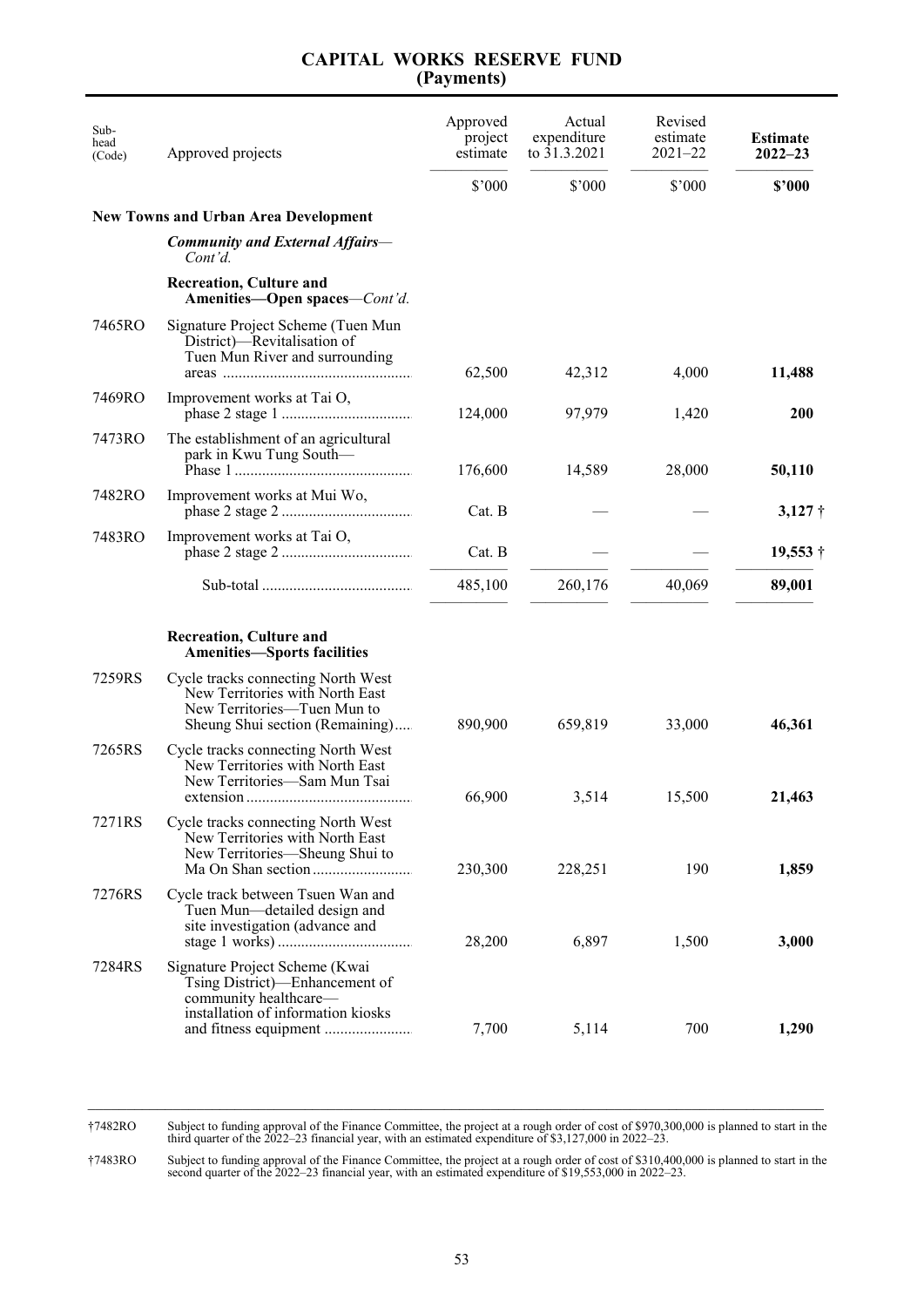| Sub-<br>head<br>(Code) | Approved projects                                                                                                                 | Approved<br>project<br>estimate | Actual<br>expenditure<br>to 31.3.2021 | Revised<br>estimate<br>$2021 - 22$ | <b>Estimate</b><br>$2022 - 23$ |
|------------------------|-----------------------------------------------------------------------------------------------------------------------------------|---------------------------------|---------------------------------------|------------------------------------|--------------------------------|
|                        |                                                                                                                                   | \$'000                          | \$'000                                | $$^{\prime}000$                    | \$'000                         |
|                        | <b>New Towns and Urban Area Development</b>                                                                                       |                                 |                                       |                                    |                                |
|                        | <b>Community and External Affairs-</b><br>Cont'd.                                                                                 |                                 |                                       |                                    |                                |
|                        | <b>Recreation, Culture and</b><br>Amenities-Sports facilities-<br>Cont'd.                                                         |                                 |                                       |                                    |                                |
| 7293RS                 | Cycle track between Tsuen Wan and<br>Tuen Mun—advance works                                                                       | 140,900                         | 78,326                                | 25,000                             | 6,084                          |
|                        |                                                                                                                                   | 1,364,900                       | 981,921                               | 75,890                             | 80,057                         |
|                        | <b>Social Welfare and Community</b><br><b>Buildings—Community centres</b><br>and halls                                            |                                 |                                       |                                    |                                |
| 7200SC                 | Signature Project Scheme (Sham Shui<br>Po District)-Shek Kip Mei<br>Community Services Centre                                     | 51,100                          | 27,864                                | 690                                | 106                            |
|                        |                                                                                                                                   | 51,100                          | 27,864                                | 690                                | 106                            |
|                        | <b>Infrastructure</b>                                                                                                             |                                 |                                       |                                    |                                |
|                        | Civil Engineering—<br><b>Land development</b>                                                                                     |                                 |                                       |                                    |                                |
| 7332CL                 | West Kowloon Reclamation-main<br>works (remainder)—footbridge at<br>the junction of Sham Mong Road<br>and Yen Chow Street West in | 330,000                         |                                       | 15,000                             | 75,000                         |
| 7343CL                 | Central Reclamation phase 3—                                                                                                      | 5,761,500                       | 5,675,134                             | 700                                | <b>100</b>                     |
| 7458CL                 | Sha Tin New Town, stage 2-                                                                                                        | 2,120,200                       | 2,114,667                             | 100                                | <b>100</b>                     |
| 7666CL                 | Formation, roads and drains in<br>Area 54, Tuen Mun—phase 1,                                                                      | 48,200                          | 696                                   | 5,603                              | 10,927                         |
| 7677CL                 | Wan Chai development phase 2,                                                                                                     | 4,642,700                       | 3,548,423                             | 94,000                             | 75,000                         |
| 7696CL                 | Wan Chai development phase 2-<br>engineering works: consultants'                                                                  | 111,100                         | 86,699                                | 610                                | 178                            |
| 7711CL                 | Kai Tak development—infrastructure<br>works for developments at the<br>southern part of the former runway                         | 5,757,100                       | 3,566,198                             | 152,290                            | 55,140                         |
| 7716CL                 | Tseung Kwan O further<br>development-infrastructure works<br>for Tseung Kwan O stage 1 landfill                                   | 301,600                         | 2,248                                 | 81,000                             | 100,000                        |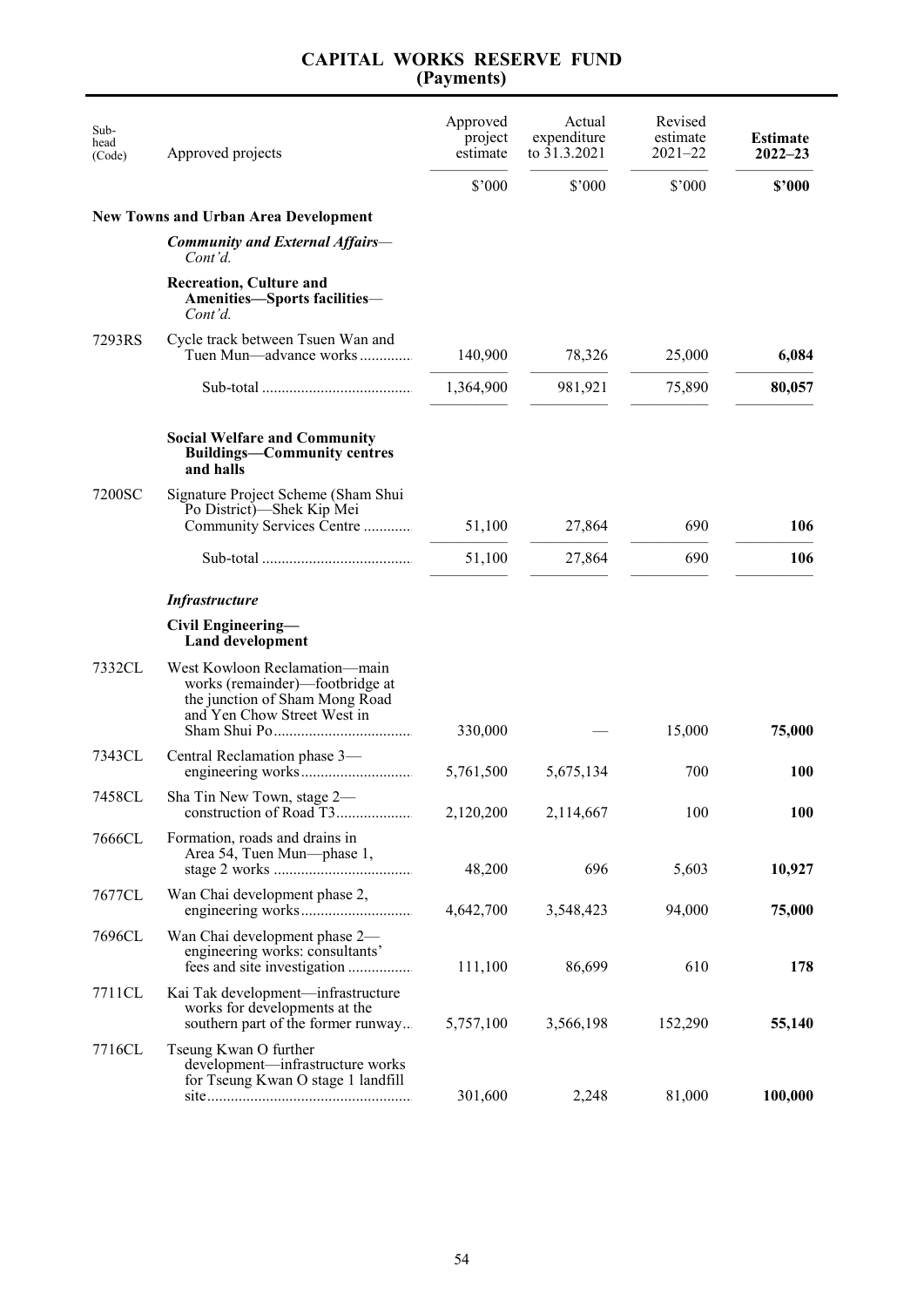| Sub-<br>head<br>(Code) | Approved projects                                                                                                                                                     | Approved<br>project<br>estimate | Actual<br>expenditure<br>to 31.3.2021 | Revised<br>estimate<br>$2021 - 22$ | <b>Estimate</b><br>$2022 - 23$ |
|------------------------|-----------------------------------------------------------------------------------------------------------------------------------------------------------------------|---------------------------------|---------------------------------------|------------------------------------|--------------------------------|
|                        |                                                                                                                                                                       | \$3000                          | \$'000                                | $$^{\prime}000$                    | \$'000                         |
|                        | <b>New Towns and Urban Area Development</b>                                                                                                                           |                                 |                                       |                                    |                                |
|                        | <b>Infrastructure</b> —Cont'd.                                                                                                                                        |                                 |                                       |                                    |                                |
|                        | Civil Engineering-<br>Land development—Cont'd.                                                                                                                        |                                 |                                       |                                    |                                |
| 7738CL                 | Kai Tak development—detailed<br>design and site investigation for<br>Kai Tak approach channel and<br>Kwun Tong typhoon shelter                                        | 50,000                          | 38,584                                | 2,463                              | 2,447                          |
| 7740CL                 | Kai Tak development—detailed<br>design and site investigation for<br>remaining infrastructure works<br>for developments at the former                                 | 32,000                          | 27,678                                | 500                                | <b>100</b>                     |
| 7746CL                 | Kai Tak development—stage 2<br>infrastructure at north apron area of                                                                                                  | 355,800                         | 329,995                               | 150                                | 25,655                         |
| 7747CL                 | Advance site formation and<br>engineering infrastructure works at<br>Kwu Tung North new development<br>area and Fanling North new                                     | 17,320,100                      | 991,971                               | 1,760,184                          | 1,857,569                      |
| 7748CL                 | Development of Lok Ma Chau<br>Loop—land decontamination and<br>advance engineering works                                                                              | 517,600                         | 435,395                               | 36,750                             | 30,370                         |
| 7753CL                 | Infrastructure works for West<br>Kowloon Cultural District,<br>phase 1—design and site                                                                                | 478,000                         | 130,342                               | 15,850                             | 10,280                         |
| 7759CL                 | First stage of site formation and<br>engineering infrastructure at Kwu<br>Tung North new development area<br>and Fanling North new                                    | 896,400                         | 168,090                               | 120,000                            | 95,424                         |
| 7761CL                 | Kai Tak development—stages 3A and<br>4 infrastructure at north apron area                                                                                             | 2,255,300                       | 1,830,477                             | 7,500                              | 10,000                         |
| 7763CL                 | Integrated Basement for West<br>Kowloon Cultural District-                                                                                                            | 17,472,300                      | 333,089                               | 780,284                            | 896,913                        |
| 7765CL                 | Development of Anderson Road<br>Quarry site—remaining pedestrian<br>connectivity facilities works                                                                     | 250,600                         |                                       | 32,600                             | 61,257                         |
| 7772CL                 | Advance site formation and<br>engineering infrastructure works at<br>Kwu Tung North new development<br>area and Fanling North new<br>development area—detailed design | 340,800                         | 180,289                               | 9,570                              | 4,620                          |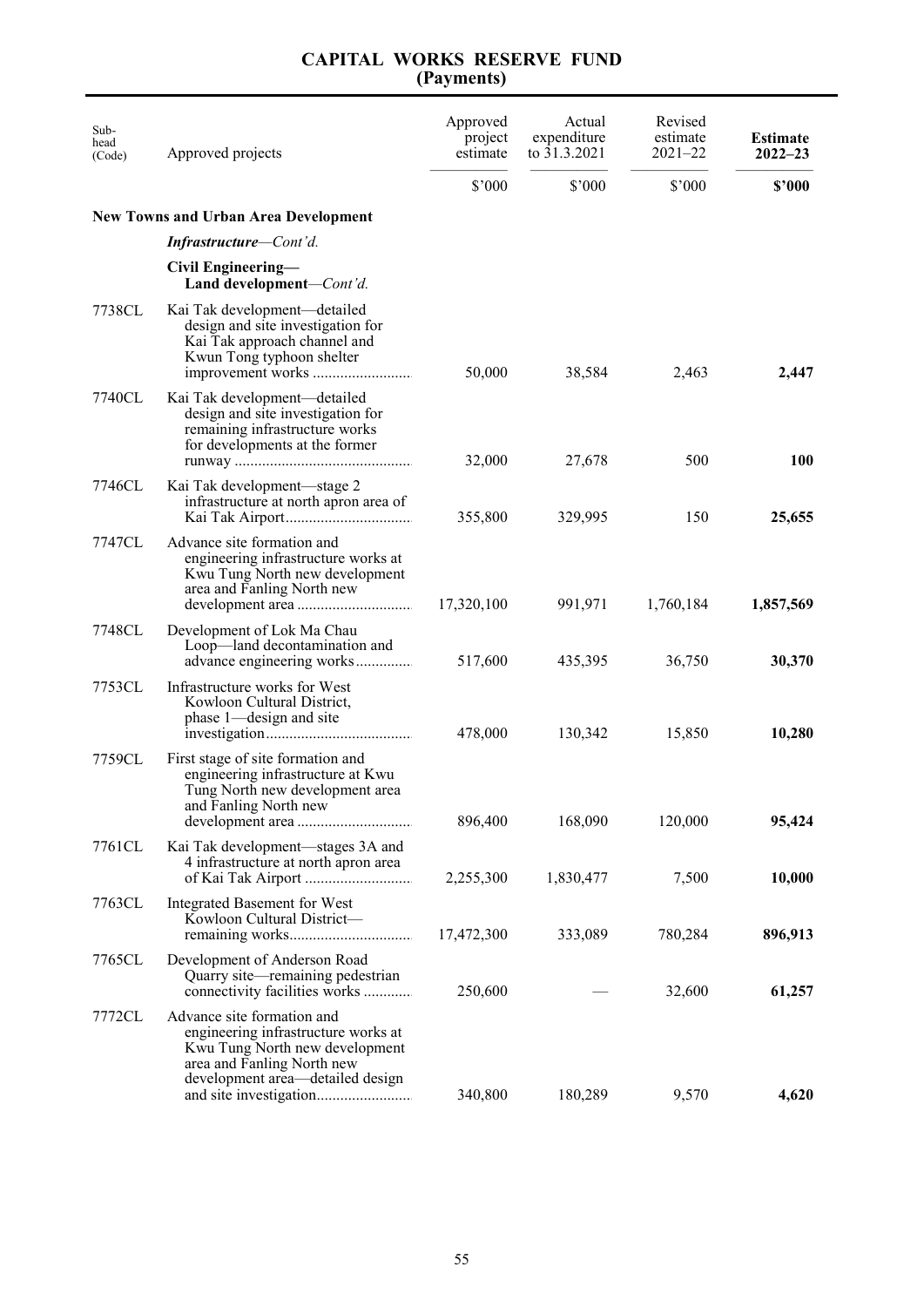| Sub-<br>head<br>(Code) | Approved projects                                                                                                                      | Approved<br>project<br>estimate | Actual<br>expenditure<br>to 31.3.2021 | Revised<br>estimate<br>$2021 - 22$ | <b>Estimate</b><br>$2022 - 23$ |
|------------------------|----------------------------------------------------------------------------------------------------------------------------------------|---------------------------------|---------------------------------------|------------------------------------|--------------------------------|
|                        |                                                                                                                                        | \$'000                          | \$'000                                | $$^{\prime}000$                    | \$'000                         |
|                        | <b>New Towns and Urban Area Development</b>                                                                                            |                                 |                                       |                                    |                                |
|                        | Infrastructure-Cont'd.                                                                                                                 |                                 |                                       |                                    |                                |
|                        | Civil Engineering-<br>Land development-Cont'd.                                                                                         |                                 |                                       |                                    |                                |
| 7788CL                 | Formation, roads and drains in<br>Area 54, Tuen Mun—phase 1                                                                            | 493,400                         | 293,526                               | 5,500                              | 1,000                          |
| 7789CL                 | Formation, roads and drains in<br>Area 54, Tuen Mun—phase 2                                                                            | 553,100                         | 327,450                               | 7,000                              | 1,200                          |
| 7790CL                 | Infrastructure works for West<br>Kowloon Cultural District,<br>phase 1-first construction                                              | 840,500                         | 423,148                               | 27,020                             | 7,200                          |
| 7791CL                 | Integrated Basement for West<br>Kowloon Cultural District-first<br>and second stages of design, site<br>investigation and construction | 2,919,500                       | 1,107,882                             | 55,474                             | 25,269                         |
| 7793CL                 | Site formation and infrastructure<br>works for Police facilities in Kong                                                               | 1,913,000                       | 286,838                               | 434,468                            | 369,000                        |
| 7796CL                 | Hung Shui Kiu/Ha Tsuen New<br>Development Area stage 1 works-<br>site formation and engineering                                        | 1,351,200                       |                                       | 44,376                             | 131,748                        |
| 7797CL                 | Kai Tak development—stages 3B and<br>5A infrastructure works at former                                                                 | 2,152,800                       | 930,494                               | 213,000                            | 63,000                         |
| 7798CL                 | Infrastructure works for West<br>Kowloon Cultural District,<br>phase 1—second construction                                             | 192,000                         | 112,737                               | 12,570                             | 5,860                          |
| 7799CL                 | Tung Chung New Town Extension-<br>detailed design and site                                                                             | 729,500                         | 294,555                               | 41,112                             | 27,381                         |
| 7801CL                 | West Kowloon Reclamation-main<br>works (remainder)—footbridge at<br>the junction of Sham Mong Road<br>and Tonkin Street West in        | 368,900                         | 239,548                               | 10,000                             | 3,000                          |
| 7803CL                 | Development of Anderson Road<br>Quarry site-site formation and<br>associated infrastructure works                                      | 7,693,400                       | 2,647,375                             | 550,000                            | 240,000                        |
| 7804CL                 | Site formation and infrastructure<br>works for development at Kam Tin<br>South, Yuen Long-advance                                      | 697,000                         | 307,029                               | 116,815                            | 50,000                         |
| 7814CL                 | Tung Chung New Town Extension-<br>reclamation and advance works                                                                        | 20,210,000                      | 6,392,049                             | 1,768,670                          | 1,091,330                      |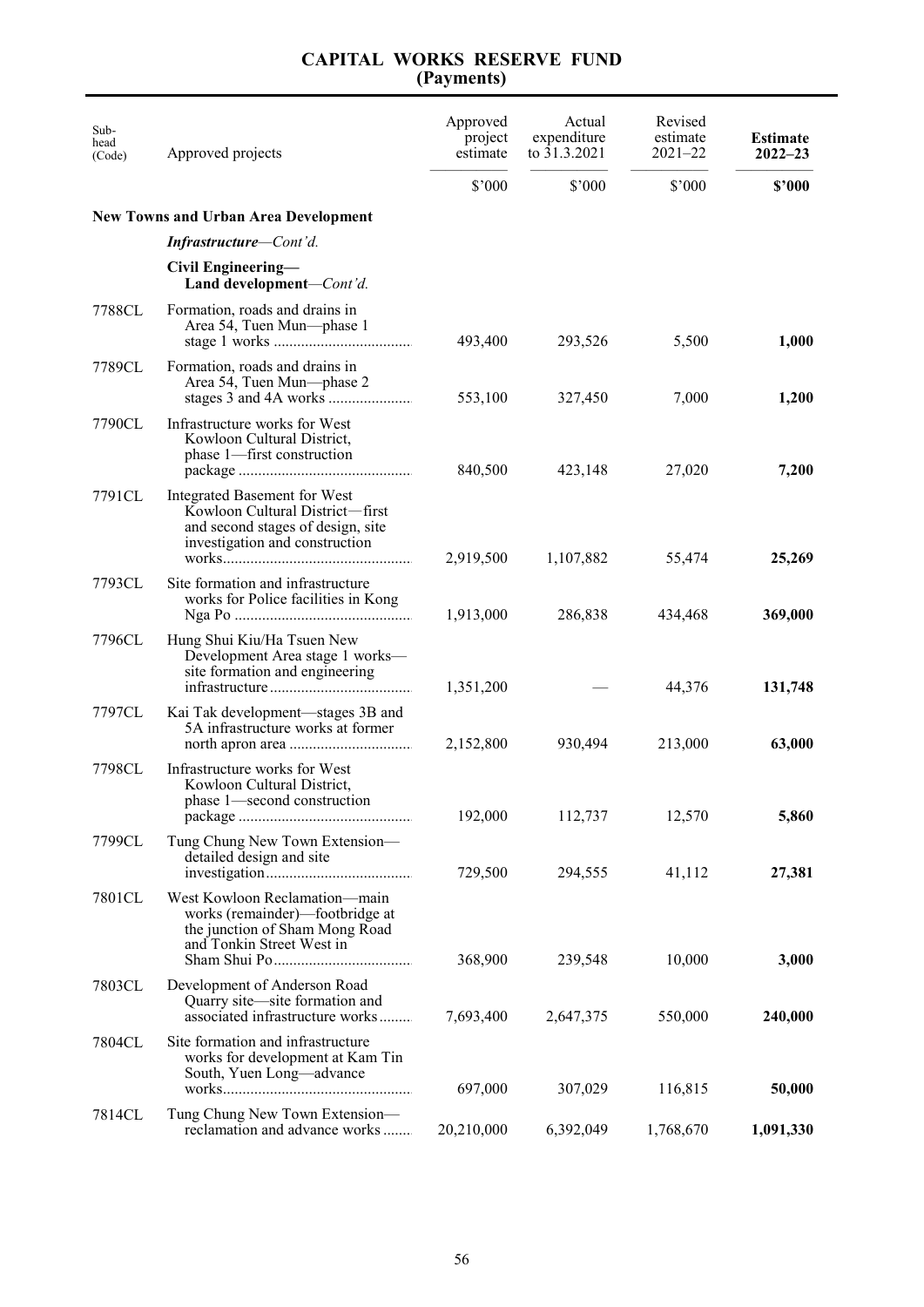| Sub-<br>head<br>(Code) | Approved projects                                                                                                                                                                             | Approved<br>project<br>estimate | Actual<br>expenditure<br>to 31.3.2021 | Revised<br>estimate<br>$2021 - 22$ | <b>Estimate</b><br>$2022 - 23$ |
|------------------------|-----------------------------------------------------------------------------------------------------------------------------------------------------------------------------------------------|---------------------------------|---------------------------------------|------------------------------------|--------------------------------|
|                        |                                                                                                                                                                                               | \$'000                          | \$'000                                | $$^{\prime}000$                    | \$2000                         |
|                        | <b>New Towns and Urban Area Development</b>                                                                                                                                                   |                                 |                                       |                                    |                                |
|                        | <b>Infrastructure–Cont'd.</b>                                                                                                                                                                 |                                 |                                       |                                    |                                |
|                        | Civil Engineering-<br>Land development-Cont'd.                                                                                                                                                |                                 |                                       |                                    |                                |
| 7815CL                 | Integrated Basement for West<br>Kowloon Cultural District-third<br>stage of construction works                                                                                                | 3,178,400                       | 1,462,539                             | 172,803                            | 117,683                        |
| 7817CL                 | Yuen Long South development—                                                                                                                                                                  | Cat. B                          |                                       |                                    | $26,125$ †                     |
| 7818CL                 | Development of Anderson Road<br>Quarry site-road improvement<br>and infrastructure works                                                                                                      | 2,654,400                       | 422,843                               | 231,300                            | 282,100                        |
| 7822CL                 | Kai Tak development—infrastructure<br>for developments at the former                                                                                                                          | 2,874,700                       | 463,617                               | 338,100                            | 438,000                        |
| 7823CL                 | Development of Lok Ma Chau<br>Loop-Main Works Package 1-<br>detailed design and site                                                                                                          | 268,300                         | 98,655                                | 18,170                             | 16,180                         |
| 7831CL                 | West Kowloon Reclamation—main<br>works (remainder)—footbridge at<br>the junction of Sham Mong Road<br>and Hing Wah Street West in                                                             | 331,900                         | 18,971                                | 40,000                             | 67,000                         |
| 7832CL                 | Kai Tak development—stage 5B<br>infrastructure works at the former                                                                                                                            | 1,720,100                       | 100,443                               | 174,000                            | 224,000                        |
| 7833CL                 | Kai Tak development—remaining<br>infrastructure works for<br>developments at the former runway                                                                                                | 135,200                         | 5,545                                 | 3,648                              | 7,200                          |
| 7834CL                 | Infrastructure works for West<br>Kowloon Cultural District,<br>phase 1-third construction                                                                                                     | 380,000                         | 107,375                               | 125,820                            | 7,634                          |
| 7835CL                 | Remaining phase of site formation<br>and engineering infrastructure<br>works at Kwu Tung North new<br>development area and Fanling<br>North new development area-<br>detailed design and site | 764,500                         | 62,694                                | 69,840                             | 73,977                         |
| 7842CL                 | Infrastructure works for<br>Developments at Kwun Tong                                                                                                                                         | Cat. B                          |                                       |                                    | $13,707$ †                     |

\_\_\_\_\_\_\_\_\_\_\_\_\_\_\_\_\_\_\_\_\_\_\_\_\_\_\_\_\_\_\_\_\_\_\_\_\_\_\_\_\_\_\_\_\_\_\_\_\_\_\_\_\_\_\_\_\_\_\_\_\_\_\_\_\_\_\_\_\_\_\_\_\_\_\_\_\_\_\_\_\_\_\_\_\_\_\_\_\_\_\_\_\_\_\_ †7817CL Subject to funding approval of the Finance Committee, the project at a rough order of cost of \$2,372,300,000 is planned to start in the second quarter of the 2022–23 financial year, with an estimated expenditure of \$26,125,000 in 2022–23.

†7842CL Subject to funding approval of the Finance Committee, the project at a rough order of cost of \$675,300,000 is planned to start in the second quarter of the 2022–23 financial year, with an estimated expenditure of \$13,707,000 in 2022–23.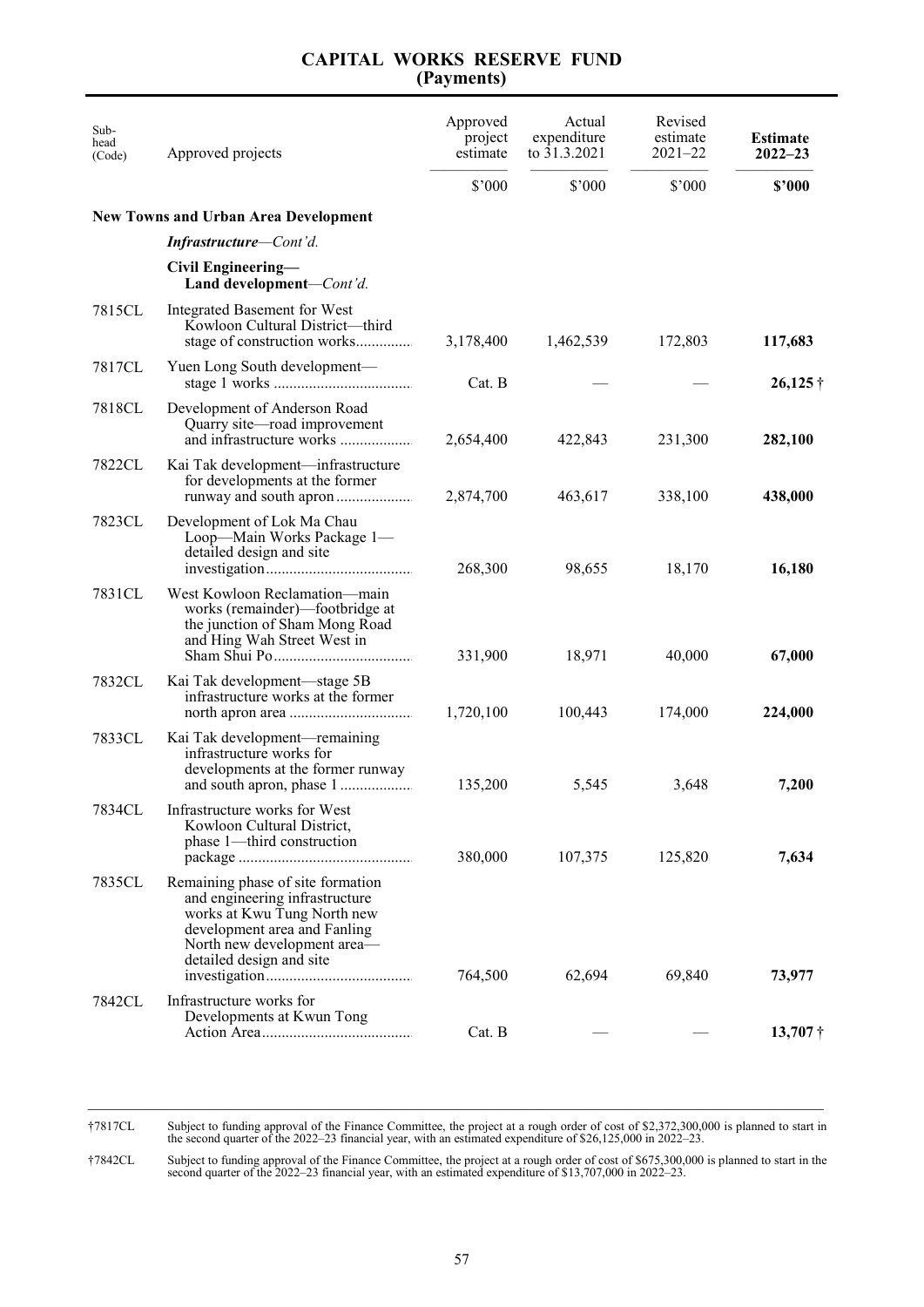| Sub-<br>head<br>(Code) | Approved projects                                                                                                                                                         | Approved<br>project<br>estimate | Actual<br>expenditure<br>to 31.3.2021 | Revised<br>estimate<br>$2021 - 22$ | <b>Estimate</b><br>$2022 - 23$ |
|------------------------|---------------------------------------------------------------------------------------------------------------------------------------------------------------------------|---------------------------------|---------------------------------------|------------------------------------|--------------------------------|
|                        |                                                                                                                                                                           | \$'000                          | \$'000                                | \$'000                             | \$2000                         |
|                        | <b>New Towns and Urban Area Development</b>                                                                                                                               |                                 |                                       |                                    |                                |
|                        | <b>Infrastructure–Cont'd.</b>                                                                                                                                             |                                 |                                       |                                    |                                |
|                        | Civil Engineering-<br>Land development-Cont'd.                                                                                                                            |                                 |                                       |                                    |                                |
| 7844CL                 | Formation, roads and drains in<br>Area 54, Tuen Mun—phase 2,                                                                                                              | 264,300                         | 3,832                                 | 29,766                             | 42,034                         |
| 7845CL                 | Hung Shui Kiu/Ha Tsuen new<br>development area advance works<br>phases $1 \& 2$ —site formation and<br>engineering infrastructure and<br>phase 3—detailed design and site | 495,900                         | 24,645                                | 37,300                             | 41,235                         |
| 7846CL                 | Hung Shui Kiu/Ha Tsuen new<br>development area stage 2 works-<br>detailed design and site                                                                                 | 395,600                         | 8,346                                 | 25,212                             | 33,619                         |
| 7851CL                 | <b>Relocation of Public Works Central</b>                                                                                                                                 | Cat. B                          |                                       |                                    | $10,000\dagger$                |
| 7854CL                 | Remaining Phase Development of the<br>New Territories North (NTN)-<br>planning and engineering study for<br>NTN New Town and Man Kam To.                                  | 200,800                         |                                       | 10,127                             | 41,000                         |
| 7856CL                 | Development of Lok Ma Chau<br>Loop-Main Works Package 1-<br>site formation and infrastructure                                                                             | 13,217,300                      |                                       | 236,921                            | 761,544                        |
| 7859CL                 | Tung Chung New Town Extension-<br>site formation and infrastructure                                                                                                       | 19,332,900                      |                                       | 455,569                            | 1,018,246                      |
| 7862CL                 | Kai Tak development—remaining<br>infrastructure works for<br>developments at the former runway<br>and south apron-landscaped<br>elevated walkway to the New               | 168,700                         |                                       | 2,500                              | 10,500                         |
| 7863CL                 | Infrastructure works for West<br>Kowloon Cultural District,<br>phase 1-fourth construction                                                                                | Cat. B                          |                                       |                                    | $20,000 \dagger$               |
| 7864CL                 | First Phase Development of the New<br>Territories North-investigation<br>and design for San Tin/Lok Ma                                                                    |                                 |                                       |                                    |                                |
|                        | Chau Development Node                                                                                                                                                     | 793,800                         |                                       | 10,000                             | 104,000                        |

\_\_\_\_\_\_\_\_\_\_\_\_\_\_\_\_\_\_\_\_\_\_\_\_\_\_\_\_\_\_\_\_\_\_\_\_\_\_\_\_\_\_\_\_\_\_\_\_\_\_\_\_\_\_\_\_\_\_\_\_\_\_\_\_\_\_\_\_\_\_\_\_\_\_\_\_\_\_\_\_\_\_\_\_\_\_\_\_\_\_\_\_\_\_\_ †7851CL Subject to funding approval of the Finance Committee, the project at a rough order of cost of \$2,367,600,000 is planned to start in the fourth quarter of the 2022–23 financial year, with an estimated expenditure of \$10,000,000 in 2022–23.

†7863CL Subject to funding approval of the Finance Committee, the project at a rough order of cost of \$425,100,000 is planned to start in the second quarter of the 2022–23 financial year, with an estimated expenditure of \$20,000,000 in 2022–23.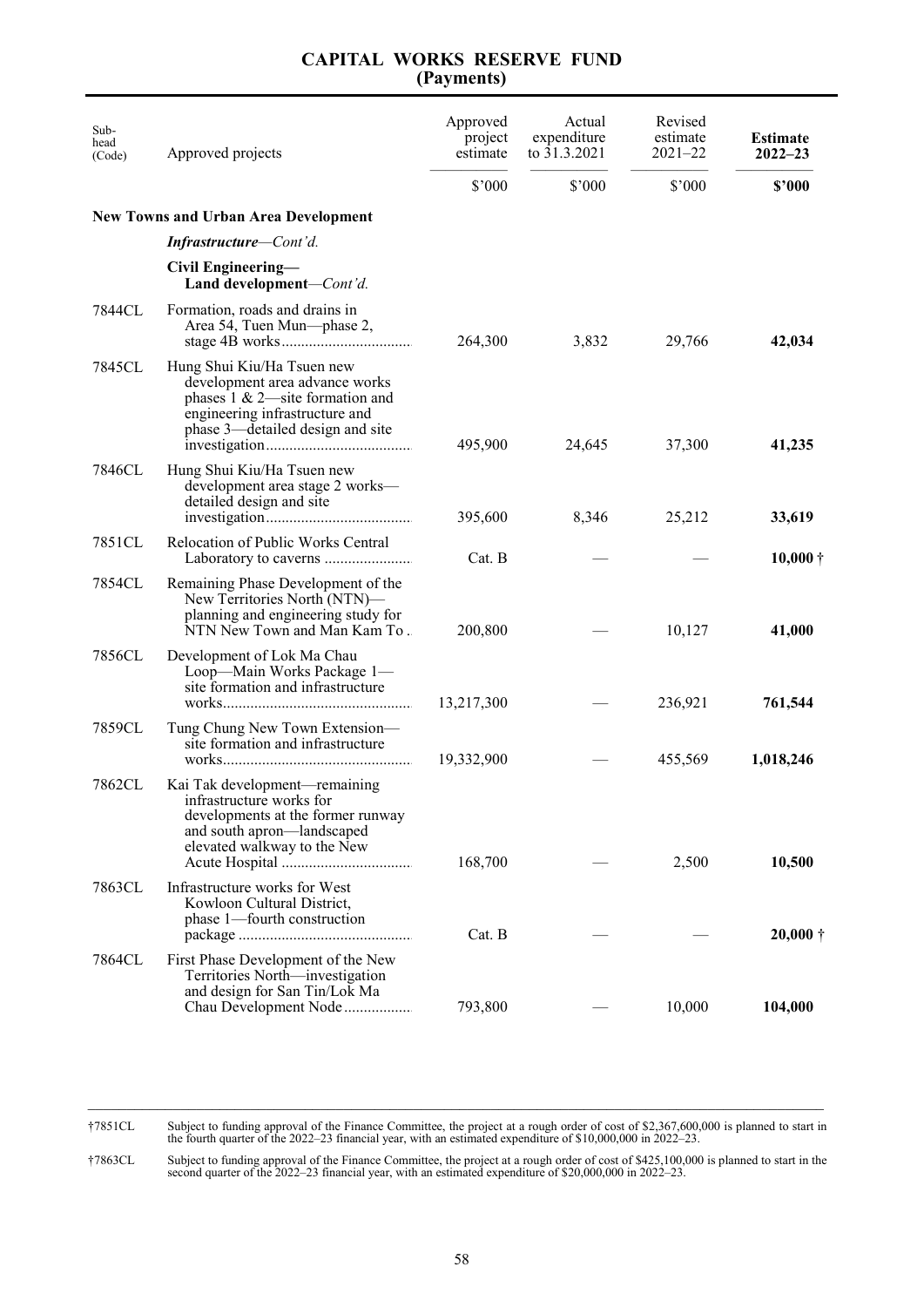| Sub-<br>head<br>(Code) | Approved projects                                                                                                                                                                                | Approved<br>project<br>estimate | Actual<br>expenditure<br>to 31.3.2021 | Revised<br>estimate<br>$2021 - 22$ | <b>Estimate</b><br>$2022 - 23$ |
|------------------------|--------------------------------------------------------------------------------------------------------------------------------------------------------------------------------------------------|---------------------------------|---------------------------------------|------------------------------------|--------------------------------|
|                        |                                                                                                                                                                                                  | \$'000                          | \$'000                                | \$'000                             | \$2000                         |
|                        | <b>New Towns and Urban Area Development</b>                                                                                                                                                      |                                 |                                       |                                    |                                |
|                        | Infrastructure-Cont'd.                                                                                                                                                                           |                                 |                                       |                                    |                                |
|                        | Civil Engineering-<br>Land development-Cont'd.                                                                                                                                                   |                                 |                                       |                                    |                                |
| 7872CL                 | Yuen Long South development-<br>stage 2A works-site formation<br>and engineering infrastructure and<br>stages $\overline{2}B$ and $\overline{3}$ works—detailed<br>design and site investigation | Cat. B                          |                                       |                                    | 47,320 †                       |
|                        |                                                                                                                                                                                                  | 146,332,400                     | 35,602,111                            | 8,382,235                          | 8,730,172                      |
|                        | Transport-Footbridges/pedestrian<br>tunnels                                                                                                                                                      |                                 |                                       |                                    |                                |
| 7195TB                 | Kwun Tong Town Centre<br>redevelopment-provision of<br>grade-separated pedestrian linkages<br>(footbridge across Hip Wo Street<br>near the junction of Hip Wo                                    | 153,500                         | 62,128                                | 19,500                             | 1,500                          |
| 7206TB                 | Enhancing connectivity near MTR<br>Kwun Tong Station with Elevated<br>Landscaped Pedestrian Deck                                                                                                 | 213,900                         |                                       |                                    | 8,583                          |
|                        |                                                                                                                                                                                                  | 367,400                         | 62,128                                | 19,500                             | 10,083                         |
|                        | <b>Transport—Railways</b>                                                                                                                                                                        |                                 |                                       |                                    |                                |
| 7065TR                 | Detailed feasibility study for<br><b>Environmentally Friendly Linkage</b><br>System for Kowloon East                                                                                             | 92,300                          | 55,169                                | 1,108                              | 1,060                          |
|                        |                                                                                                                                                                                                  | 92,300                          | 55,169                                | 1,108                              | 1,060                          |
|                        | <b>Transport-Roads</b>                                                                                                                                                                           |                                 |                                       |                                    |                                |
| 7785TH                 | Trunk Road T2 and Cha Kwo Ling                                                                                                                                                                   | 16,017,000                      | 1,331,685                             | 1,643,431                          | 2,041,310                      |
| 7797TH                 | Sha Tin New Town, stage 2-detailed<br>design and site investigation for                                                                                                                          | 30,600                          | 17,978                                | 2,354                              | 5,500                          |
| 7822TH                 | Cross Bay Link, Tseung Kwan O-                                                                                                                                                                   | 5,625,700                       | 2,080,682                             | 672,900                            | 332,100                        |
| 7841TH                 | Trunk Road T2-investigation and                                                                                                                                                                  | 133,600                         | 89,144                                | 3,708                              | 310                            |
| 7861TH                 | Widening of Tai Po Road (Sha Tin                                                                                                                                                                 | 2,739,700                       | 423,053                               | 303,830                            | 340,910                        |

†7872CL Subject to funding approval of the Finance Committee, the project at a rough order of cost of \$4,994,400,000 is planned to start in the second quarter of the 2022–23 financial year, with an estimated expenditure of \$47,320,000 in 2022–23.